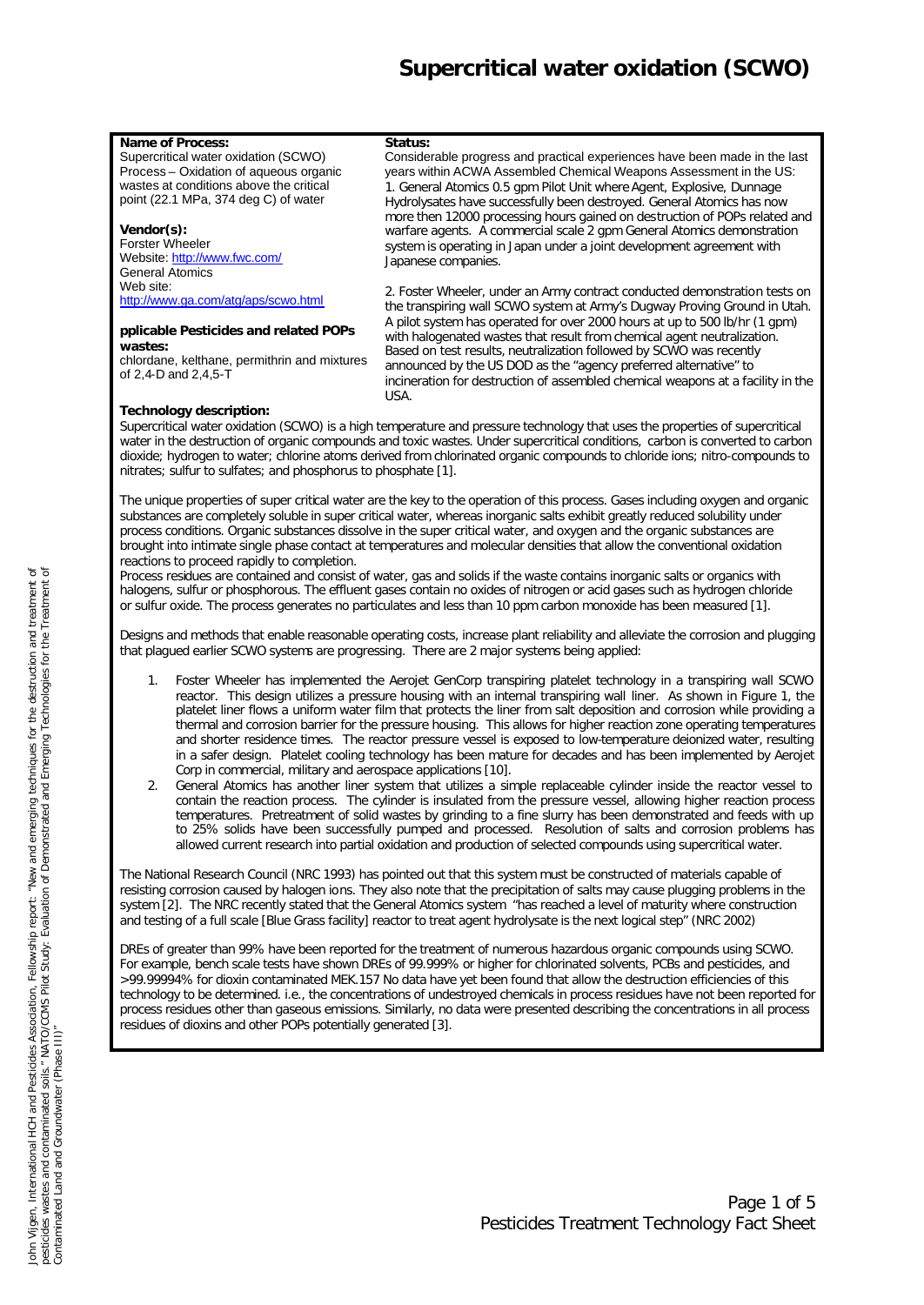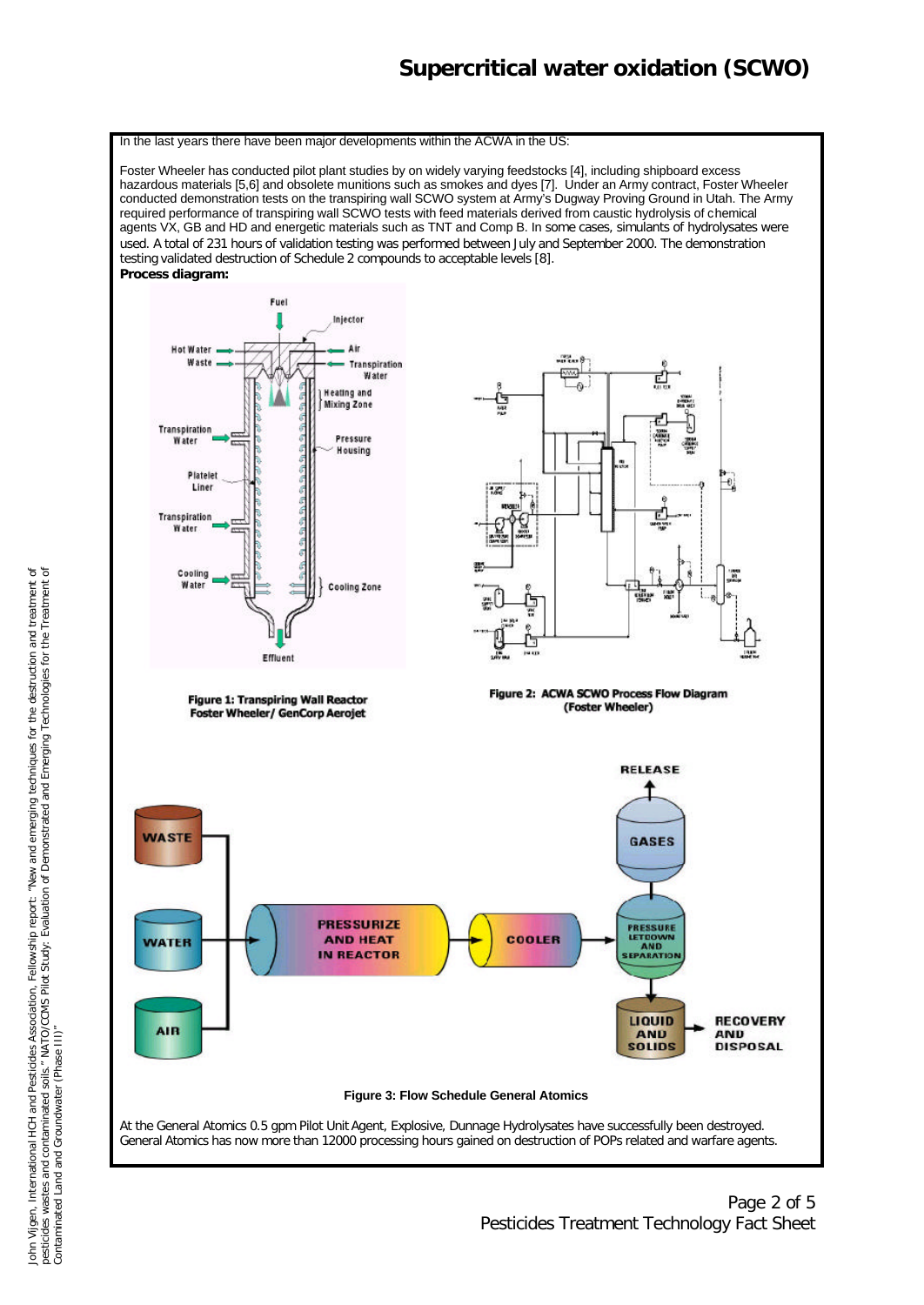#### **Performance:**

**Treatment efficiency:**

General Atomics' experience with Test-, Demo- and Pilot-units is summarized in the following Table [9]:

| <b>General Atomics SCW Experience</b> |                       |                                                                                                              |                         |  |
|---------------------------------------|-----------------------|--------------------------------------------------------------------------------------------------------------|-------------------------|--|
| <b>PROGRAM</b><br><b>EQUIPMENT</b>    |                       | <b>WASTE TYPES TESTED</b>                                                                                    | <b>PROCESSING HOURS</b> |  |
| DoD/DARPA                             | 0.03 gpm Test Unit    | Chemical Agents                                                                                              | ${}_{<100}$             |  |
| DoD/DARPA                             | 1.0 gpm Pilot Unit    | Chemical Agent Simulants<br>Salts & Solids<br>Stability Limits<br>Shipboard Wastes<br>Other Hazwastes        | >500                    |  |
| Air Force                             | 0.03 gpm Test Unit    | Solid Rocket Propellant                                                                                      | >40                     |  |
| Air Force                             | 0.5 gpm Pilot Unit    | Solid Rocket Propellant                                                                                      | >150                    |  |
| Air Force                             | 0.1 gpm Test Unit     | Aircraft Film Forming Foam                                                                                   | < 100                   |  |
| Navv/DARPA                            | 2.0 gpm Demo Unit     | Shipboard Wastes                                                                                             | >850                    |  |
| Army ATA                              | 1.0 gpm Pilot Unit    | Hydrolysate from VX Agent                                                                                    | >300                    |  |
| Private                               | 1.0 gpm Pilot Unit    | Municipal and Industrial Sludges                                                                             | < 100                   |  |
| DOE                                   | 1.0 gpm Pilot Unit    | Hydrogen Production from Waste                                                                               | < 100                   |  |
| DOE                                   | 0.35 gpm Pilot Unit   | Organic Wastes                                                                                               | 900                     |  |
| Various                               | 0.35 gpm Pilot Unit   | Contaminated Trimsol<br><b>Halogenated Wastes</b><br>Solvents, Biological Wastes<br>PCB Contaminated Sludges | 2200                    |  |
| <b>NASA</b>                           | 0.03 gpm Test Unit    | <b>Biomass</b>                                                                                               | < 100                   |  |
| Private                               | 0.03 gpm Test Unit    | <b>Organic Wastes</b><br>40                                                                                  |                         |  |
| Army ACWA                             | 0.5 gpm Pilot Unit    | Agent, Explosive,<br>Dunnage Hydrolysates                                                                    | >5788                   |  |
| Army EST                              | 0.5 gpm Pilot Unit    | >600<br>Agent Hydrolysate. Simulants                                                                         |                         |  |
| Private (Japan)                       | 2.0 gpm Demo Unit     | >1000<br>Sludges, Pharmaceutical Wastes                                                                      |                         |  |
| AF/DOE                                | 0.5 gpm SCW Test Unit | Energetics, Biomass, Wood,<br>>175<br>Cornstarch                                                             |                         |  |
| <b>Total</b>                          |                       |                                                                                                              | >13,000                 |  |

SCWO has been applied to a broad range of materials, e.g., aqueous waste streams, sludges, contaminated soils, industrial organic chemicals, plastics, synthetics, paints and allied products, industrial organics, agricultural chemicals, explosives, petroleum and coal products, and rubber and plastic products. It is applicable to the treatment of a range of contaminants including acrylonitrile wastewater, cyanide wastewater, pesticide wastewater, PCBs, halogenated aliphatics and aromatics, aromatic hydrocarbons, MEK and organic nitrogen compounds [3].

Between October 2001 and April 2002, Foster Wheeler completed engineering design (EDS) tests with feed materials derived from caustic hydrolysis of chemical agents GB, VX and H and energetic materials such as TNT and Comp B by, at the US Army's Dugway Proving Ground in Utah. In some cases, simulants of hydrolysates were used. The tests were performed to support the design and procurement of a full-scale chemical weapons destruction facility. Over 2000 hours of testing was performed. Table III lists the tests completed during EDS testing.

Table III Feed Parameters:

| Test           | <b>Feed Material</b>            | <b>Feed Rate</b><br>(kg/hr) | <b>Actual Duration</b><br>(hours) |
|----------------|---------------------------------|-----------------------------|-----------------------------------|
|                | GB/Comp B/Aluminum Hydrolysate  | 227                         | 500                               |
| $\overline{2}$ | VX/Comp B/Aluminum Hydrolysate  | 159                         | 500                               |
| 3              | H/Tetrytol/Aluminum Hydrolysate | 95                          | 500                               |

#### Foster Wheeler [8] quotes:

The tests demonstrated transpiring wall SCWO can effectively manage salt plugging with chemical agent hydrolysate feeds. During testing the liner differential pressures remained within the design range without any indication that the liner or reactor was plugging. Post-test visual inspections revealed no salt plugs that would limit long-term operations in a full-scale facility. Corrosion was evaluated based on visual inspections of the reactor after each test. The transpiring wall reactor provided corrosion protection from the salts and acids formed during hydrolysate oxidation. Some corrosion was observed during posttest inspections, but it will not have any major impact on the full-scale facility design or operations.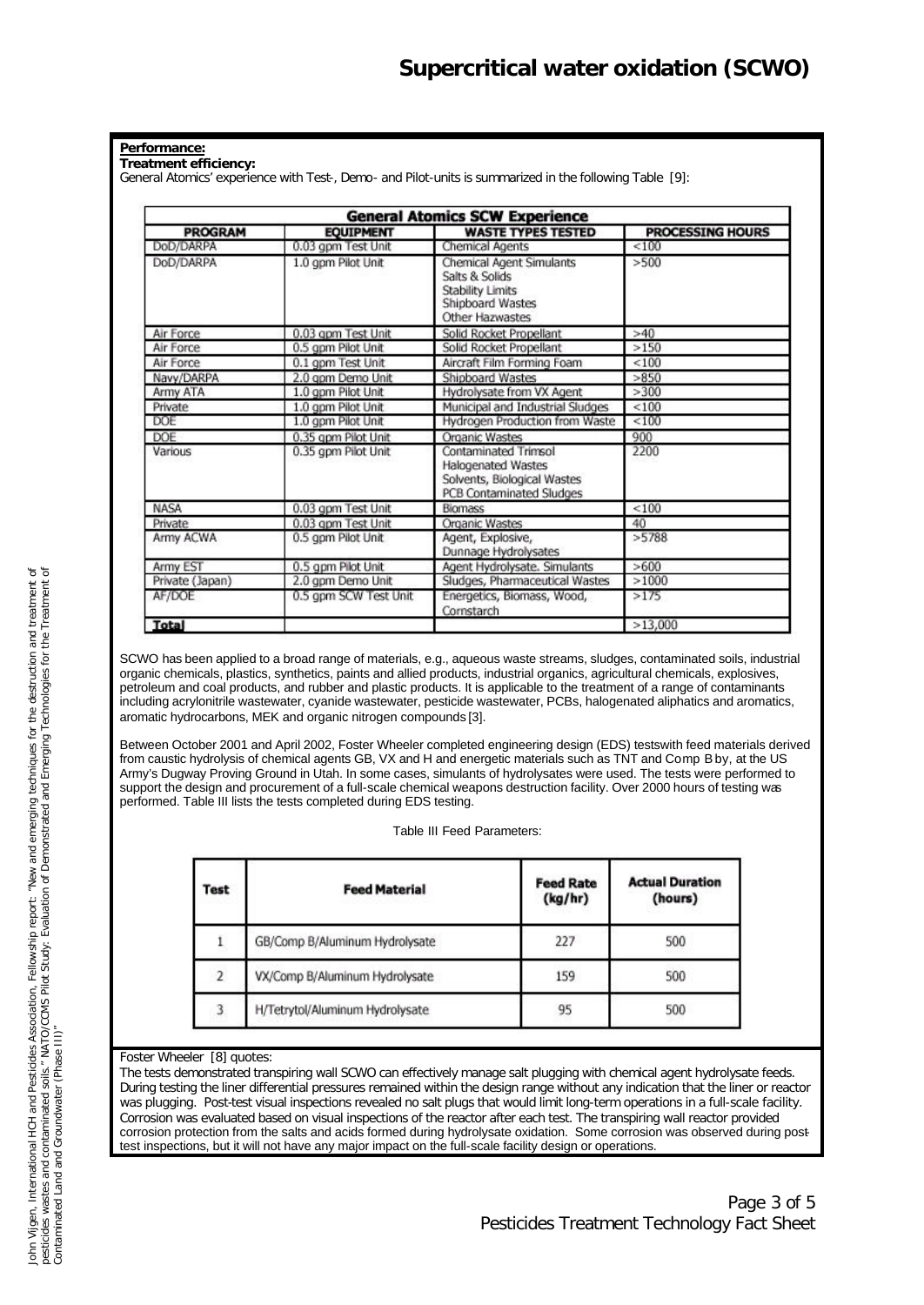Another important result of the testing was the ability to maintain pressure control while processing materials with high concentrations of aluminum oxides. The pressure control valve was utilized for all feeds including the combined hydrolysate containing high concentrations of aluminum hydroxide. The aluminum hydroxide forms oxides of aluminum during oxidation. The aluminum oxides can erode components such as a valve where high velocities are encountered. The valve was able to withstand the aluminum oxides and maintain pressure control during testing.

Most importantly testing also demonstrated the ability of SCWO to destroy the byproducts of chemical agent and energetics neutralization. Analytical test results indicate that Schedule 2 compounds (agent neutralization byproducts) were destroyed to acceptable levels during each of the tests. Total organic carbon in the process effluent was measured in the single digit range.

Conclusion (for the Foster Wheeler tests) [8]:

The transpiring wall SCWO testing conducted with hydrolysates of chemical agent and energetics demonstrated the technology's capability as an alternative destruction technique. Long duration steady -state operating periods while processing chemical weapon agent and energetic hydrolysates were achieved. Destruction of Schedule 2 compounds was demonstrated. The ability of the transpiring wall design to greatly reduce salt plugging and corrosion while simultaneously feeding agent, energetics and aluminium hydrolysates was demonstrated. Satisfactory demonstration of salt and corrosion management with a transpiring wall design indicates safe, practical and cost effective SCWO designs and operations can be anticipated at the full-scale size." Recently the US DOD announced that neutralization followed by SCWO is the "agency preferred alternative" to incineration for destruction of assembled chemical weapons that are currently stored at a facility in Kentucky, USA.

General Atomics testing for the ACWA program is summarized in the following table. All results met the requirements of the ACWA program.

| Test  | <b>Feed Material</b>             | <b>Test Duration</b> | TOC ppm | CO ppm | <b>NOx</b> | SOx |
|-------|----------------------------------|----------------------|---------|--------|------------|-----|
|       |                                  | hrs                  |         |        | ppm        | ppm |
|       | HD hydrolysate or simulant       | 500                  | < 1.3   | ~10    | < ⊺        |     |
|       | Tetrytol hydrolysate/dunnage     | 537                  | ا>      | < 10   | $<$ 1      |     |
| 3     | Propellant hydrolysate /cyclotol | 523                  | < 1.9   | < 10   | $\lt^{-1}$ |     |
|       | hydrolysate/dunnage              |                      |         |        |            |     |
|       | GB hydrolysate or simulant       | 543                  | < 2.6   | < 10   | 5.2        | 0.2 |
|       | VX hydrolysate or simulant       | 513                  | < 1.4   | < 10   | 0.5        | 0.3 |
| ⊺otal |                                  | 2616                 |         |        |            |     |

#### **ACWA GA SCWO Test Summary**

#### **Throughput**:

Pilot tests up to 227 kg/hr. Full-scale Blue Grass design is 2700 kg/hr. General Atomics commercial demonstration system throughput is 500 kg/hr.

#### **Wastes/Residuals:**

Environment Australia (1997) notes that end products such as ash and brine require disposal. The Agency also finds that the technology is limited to the treatment of waste that is liquid or has a particle size less than 200 µm, and it is most applicable to wastes with an organic content of less than 20% [1]. General Atomics SCWO effluent from VX hydrolysate feed was delisted in 1999 based on pilot scale test results.

### **Reliability:**

Availability of the Foster Wheeler SCWO system was greater than 90% during ACWA engineering design testing. Availability of the General Atomics SCWO system was greater than 80% during over 2600 hours ACWA testing.

### **Limitations:**

Foster Wheeler **-** Dissolved aluminum up to 500 ppm.

### **Transportability:**

SCWO systems are highly transportable.

**Detailed information**: No Annex

#### **Full Scale Treatment examples:**

Commercial demonstration of the General Atomics system is in progress in Japan.